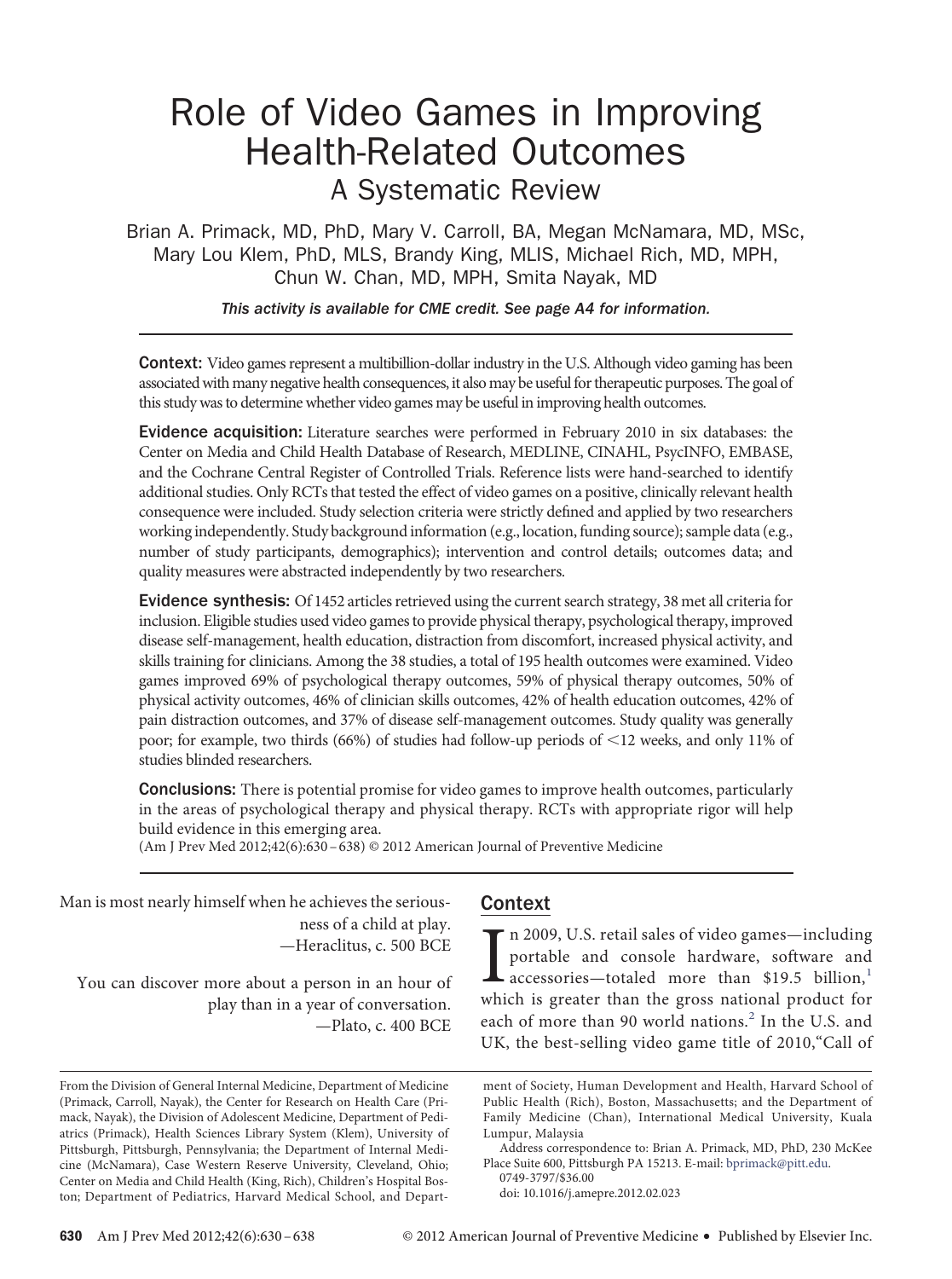Duty: Black Ops," amassed more revenue in its fırst day of sales than the biggest-ever fırst-day sales of any book, record album, or movie, including all *Harry Potter* and *Star Wars* titles.[3](#page-6-2)

Today's video game players defy traditional stereotypes. The average game player is 34 years old; 40% of players are female, and 26% are aged  $>$  50 years. $^4$  $^4$  In 2009, 67% of U.S. households owned either a console or a personal computer (PC) used to run entertainment software or both. $4$  Thus, video game playing is now a phenomenon woven into the fabric of American life.

Most research related to video games and health has focused on their potential for harm. Ample violence is portrayed in video games, even when they are not labeled as such,<sup>[5,6](#page-6-4)</sup> and exposure to violent video games has been linked to aggressive cognitions, aggressive behaviors, desensitization to violence, and decreases in pro-social behavior.<sup>7</sup> Research further suggests that active participation with violent video games may increase aggression more than equivalent time passively exposed to movie violence.<sup>[8](#page-6-6)</sup>

Video games also provide substantial screen time that has been associated with inactivity and the development of obesity.<sup>9</sup> The playing of video games also has been linked to adolescent risk-taking in traffic, $10$  poor school performance,<sup>[11](#page-6-9)</sup> video game addiction,<sup>[12](#page-6-10)</sup> unfavorable changes in hemodynamic parameters, $^{13}$  seizures, $^{14}$  $^{14}$  $^{14}$  motion sickness, $15$  and physical injuries related to repetitive strain. $16$ 

However, a growing set of console and PC-based video games aim to increase physical activity and reduce obesity. $17-19$  Youth playing these so-called "active" video games expend more energy than those interacting with inactive video games.<sup>9,20-22</sup> In some cases, policymakers have made substantial investments in video games to increase physical activity, despite a lack of effectiveness data. For example, the state of West Virginia recently committed to installing the active video game "Dance Dance Revolution" in all 765 of its public schools.<sup>[20](#page-6-16)</sup>

Video games also have been used to distract people from acute or chronic pain.<sup>[23,24](#page-6-17)</sup> They also may represent an effective vehicle to provide health education<sup>19</sup>: they have been developed to educate individuals about fıre and street safety, $25$  knowledge and self-management of diabetes,<sup>26,27</sup> and self-management of asthma.<sup>28-30</sup> Video games also have potential value in other health-related areas as varied as supporting psychotherapeutic treatment, $31$  improving self-esteem, $32$  conflict resolution,  $33$ and improving spirometric measurement.<sup>[34](#page-6-25)</sup> Video games additionally have been used in an effort to enhance the cognitive or physical skills of healthcare providers, such as training surgeons in endoscopic skills.<sup>[35,36](#page-7-0)</sup>

Two recent literature reviews<sup>[37,38](#page-7-1)</sup> were conducted to assess the potential value of video games in promoting health. In one,<sup>[37](#page-7-1)</sup> researchers searched MEDLINE and their personal files for relevant studies. Their $37$  emphasis was on the use of video games with "fantasy," and the included articles were not limited by design. Although another set of researchers<sup>[38](#page-7-2)</sup> published a review of both facilitating and debilitating effects of video games, this review focused on the potential benefıt of improved visuospatial cognition only, which has questionable clinical benefıt. Additionally, most of the studies discovered in these analyses were observational in nature.<sup>37,38</sup> Because the gold standard for medical evidence is the RCT, stronger evidence will be necessary if video games are to be accepted as valuable interventions.<sup>[19](#page-6-18)</sup> Thus, the aim of the current study was to assess the usefulness of video games in improving health-related outcomes as evidenced by studies with rigorous designs.

# Evidence Acquisition

## Research Question

The research question was defıned as: Do results from RCTs indicate that video games can be effective interventions in promoting health and/or improving health outcomes associated with established ICD-9 codes? The scope of the question was not limited based on patient characteristics such as age.

# Selection Criteria

A comprehensive research protocol was created (Appendix A, available online at [www.ajpmonline.org\)](http://www.ajpmonline.org). For inclusion in this systematic review, studies had to (1) be an RCT; (2) use a video game as the intervention; and (3) test the effect of the video game intervention on a health-promoting, clinically relevant health outcome. For a study to be considered an RCT, participants must have been assigned randomly to intervention and control groups. Studies were excluded if they used nonrandom group assignment (e.g., via an alternation procedure) or if they did not specify whether there was random group assignment. Studies also were excluded if they assessed outcomes only at follow-up, and not at baseline. All studies that met the inclusion criteria published prior to February 2010 were included. Study inclusion was not limited by language, sample size, publication date, age, gender, race, or ethnicity.

A "video game" was defıned as described by the *American Heritage Dictionary*: "An electronic or computerized game played by manipulating images on a video display or television screen." In order to be a "game," the intervention was required to: (1) have a system of reward, incentive, and/or objective; (2) be interactive and/or competitive; and (3) be designed for recreational use (i.e., be designed to be "fun"). Studies were excluded if the intervention described did not meet this defınition of a video game.

For example, Cohen and colleagues<sup>[39](#page-7-3)</sup> described an RCT to test the effectiveness of a computer-based system to improve expressive language impairment; however, this did not qualify as a game because it was not designed for recreational use. Similarly, computer-based multimedia systems were not considered video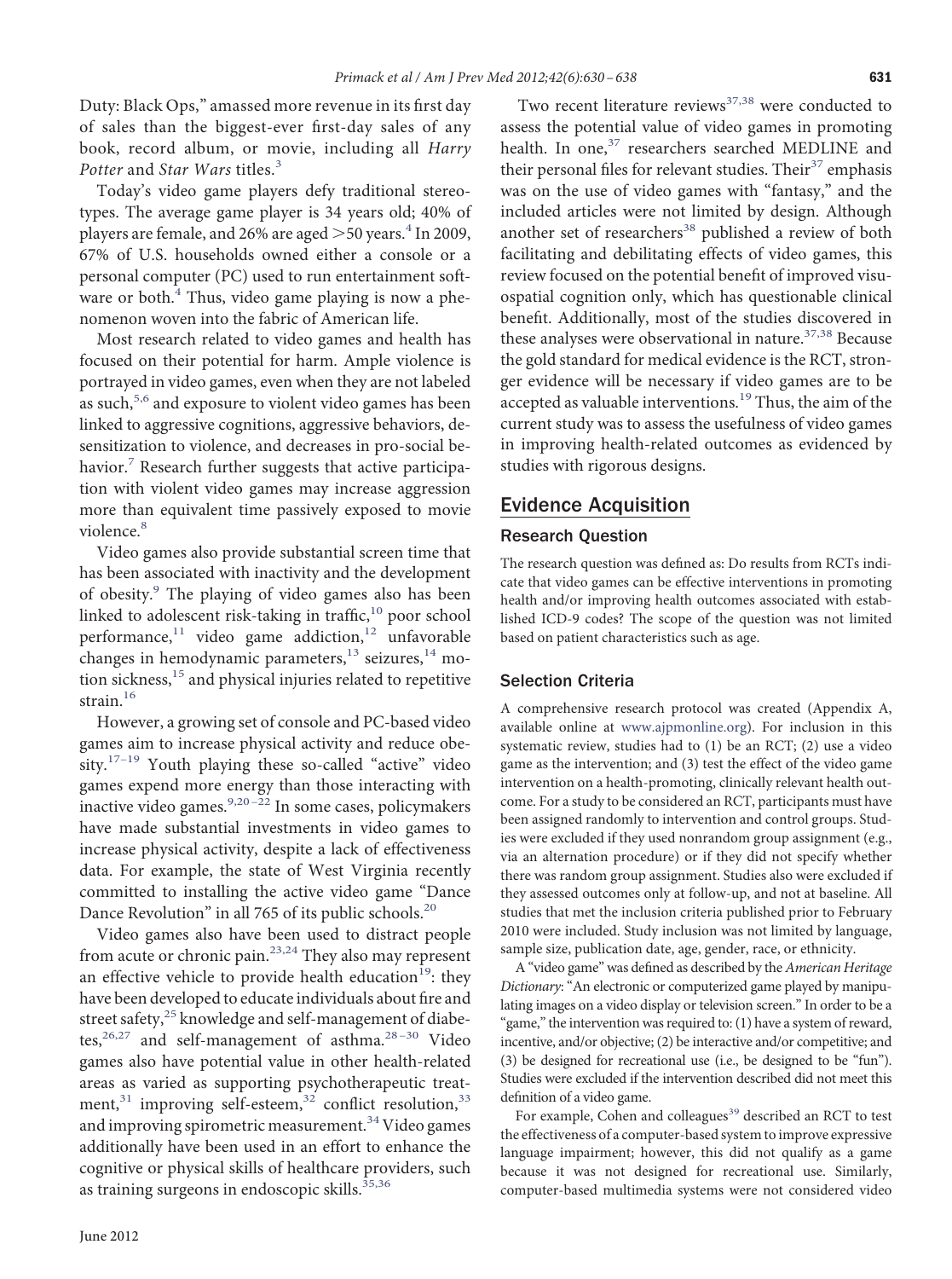games based on these criteria. Studies involving video game interventions of any dose, intensity, and/or length were accepted.

With regard to allowable controls, studies that compared the intervention to nothing, another treatment that did not involve video games, or to a different (control-type) video game were included. For example, studies were included if they assessed the difference between an intervention and a control video game<sup>[26,40](#page-6-20)</sup> or if they compared similar material in either a control or a video game format.<sup>[34,41](#page-6-25)</sup> If the intervention was multimodal, at least 50% of it was required to involve a video game for the study to be included. The video game itself had to be the intervention; studies that assessed the effıcacy of some other intervention with computer games as the control were not included.

A "health-promoting, clinically relevant health outcome" was defıned as the alleviation of a condition classifıed as a disorder by the ICD-9 system, or with a known association with an ICD-9 code. Therefore, studies testing the effect of video games on knowledge or management of asthma exacerbations fulfılled this criterion,<sup>[29,30,42](#page-6-26)</sup> because such knowledge and/or management skills have been associated with improvements in asthma outcomes.[43](#page-7-4) Similarly, outcomes related to patient–provider communication, patient satisfaction, and treatment adherence were included, because these constructs have been associated with health outcomes.<sup>[44](#page-7-5)</sup> However, a study testing the effect of a video game on improving hand– eye coordination in normal participants did not fulfıll this criterion.

Further, studies were considered to meet the criterion of testing a "health-promoting, clinically relevant health consequence" if they had an effect on healthcare providers that was likely to improve outcomes in patients. Thus, studies testing the effect of a video game on improving a nurse's decision-making ability<sup>[45,46](#page-7-6)</sup> or a surgeon's skills<sup>35,36</sup> satisfied this criterion.

### Location and Selection of Studies

Systematic literature searches in six databases were performed: the Center on Media and Child Health Database of Research (1956 – 2010); MEDLINE (1950 –2010); Ovid CINAHL (1981–2010); Ovid PsycINFO (1967–2010); EMBASE (1974 –2010); and the Cochrane Central Register of Controlled Trials (CENTRAL; via Wiley Interscience; 1948 –2010). Search strategies were developed with the assistance of two professional research librarians. When available, search precision was enhanced by the addition of search fılters designed to identify RCTs or controlled clinical trials.<sup>47,48</sup>

Initial searches were conducted in these databases between July and November of 2006, and fınal updated searches were conducted in February of 2010. All specifıc search terms are included in Appendix B (available online at [www.ajpmonline.org\)](http://www.ajpmonline.org). These searches were designed to be very broad so as not to miss any relevant articles. Reference lists of articles found through the database searches were hand-searched to identify additional relevant articles. Two researchers independently reviewed all retrieved articles to identify articles that met inclusion criteria. When they disagreed, the reviewers met to discuss and achieve consensus.

## Data Extraction

Data were extracted independently by two researchers who were different from those who retrieved studies. Extracted data included (1) study background information such as study location and source of funding; (2) sample-related information such as sample size and participant demographics; (3) intervention- and control-related infor-

mation, such as descriptions of the intervention and control and the duration and intensity of the intervention; (4) outcomes-related information such as the primary and secondary outcomes of interest; and (5) quality-related information including drop-out rate, intention-totreat analysis, and blinding. Because of the volume and complexity of abstraction information, extracted data from the two different reviewers were not compared statistically. However, a series of meetings were held to compare responses, and the few discrepancies noted were adjudicated by a third reviewer.

For each study, one primary outcome was assigned. When the primary outcome was not stated explicitly by the authors, the most frequently mentioned outcome, or the fırst outcome within a composite score, was selected. When no single outcome was mentioned most frequently, the fırst outcome described in the "results" section was selected as the primary outcome. All other outcomes were considered secondary outcomes. Coders based their fındings of outcome measures presented in the included studies only.

## Data Analysis

Because of the wide variety of outcomes assessed and the lack of standard measurements for the few outcomes that different studies had in common, meta-analyses to quantitatively combine the data were not performed. Instead, data were qualitatively described using standard methods of systematic review described by the Preferred Reporting Items for Systematic Re-views and Meta-Analyses (PRISMA) guidelines.<sup>[49](#page-7-8)</sup> Appendix C (available online at [www.ajpmonline.org\)](http://www.ajpmonline.org) presents the PRISMA checklist for this analysis.

A funnel plot was used to assess for evidence of publication bias for studies reporting sufficient primary outcomes data.<sup>50</sup> In the absence of publication bias, a funnel plot should demonstrate greater variation in outcomes for smaller (less-precise) studies than larger studies, and be relatively symmetric. Funnel plot visual inspection was not suggestive of publication bias.

Finally, a sensitivity analysis was conducted to assess the robustness of the results to categorization of outcomes. Specifıcally, outcomes were summarized across types of studies while stratifying for the type of outcome (primary versus secondary versus all outcomes). This was done to ensure that overall results were not driven by primary or secondary outcomes alone.

# Evidence Synthesis

# Study Identification and Selection

The search strategy yielded 1452 unique articles. Of the 1452 articles, 38 (2.6%) met inclusion criteria [\(Figure 1\)](#page-3-0). The two researchers who reviewed articles for inclusion had substantial agreement after their fırst independent assessments (% agreement=98.4%;  $\kappa$ =0.70,  $p$ <0.0001) according to the Landis and Koch framework.<sup>51</sup> After adjudication, consensus was achieved easily in 100% of cases. Each article was assigned a single primary reason for exclusion. The most common reason for study exclusion was lack of a healthpromoting, clinically relevant health outcome  $(n=668,$ 46%). However, more than one third of articles  $(n=545,$ 38%) were excluded for not involving video games that meet the current definition, and  $14\%$  ( $n=201$ ) were excluded for not being RCTs.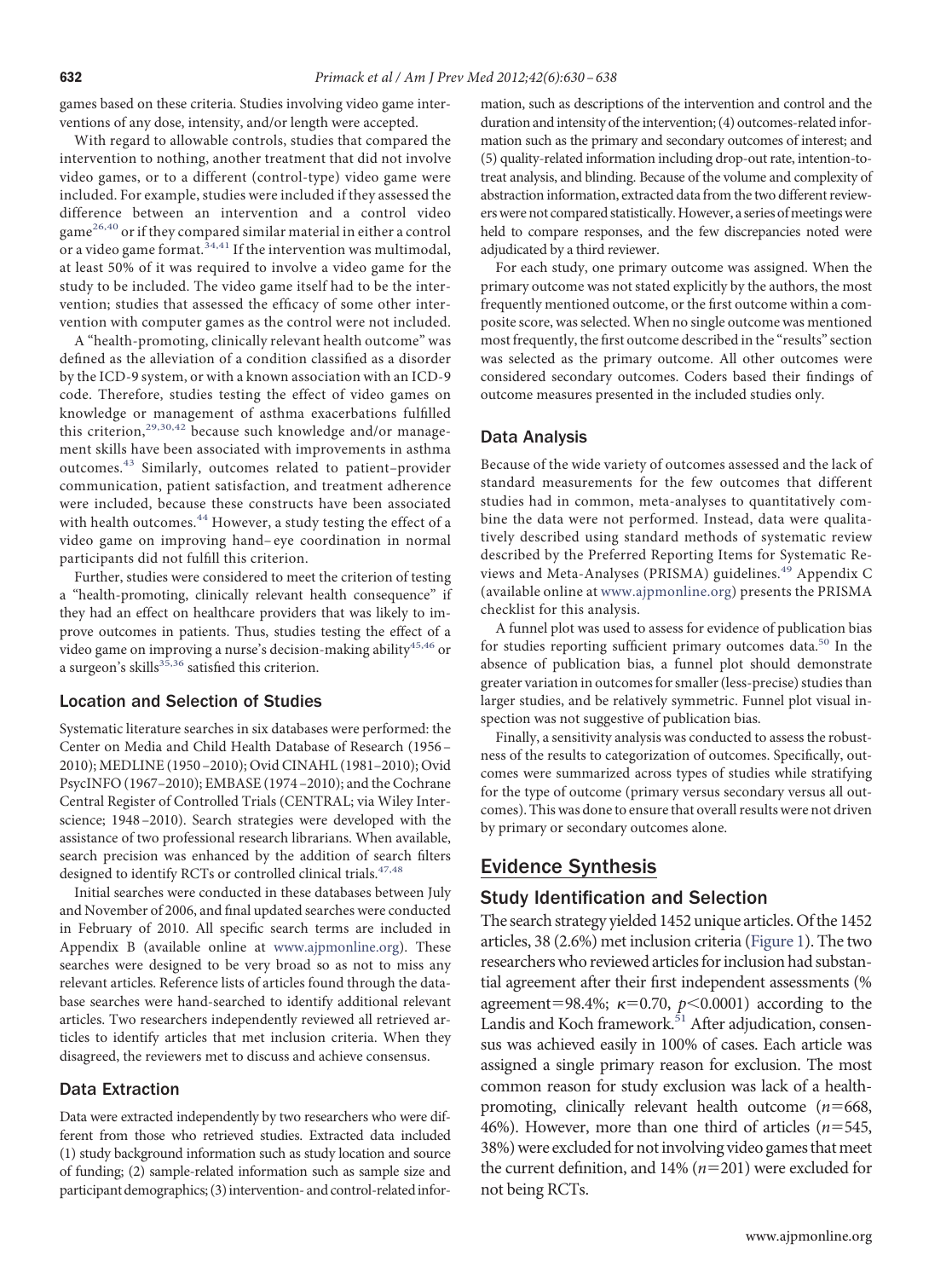

#### <span id="page-3-0"></span>Figure 1. Study selection flowchart

*Note:* Numbers indicated for each database represent unique contributions from that database after elimination of duplicates. Although many articles did not meet inclusion criteria for more than one reason, each article was assigned a primary reason for exclusion.

CMCH, Center for Media and Child Health (Harvard University database); CENTRAL, Cochrane Central Register of Controlled Trials; CINAHL, Ovid CINAHL

# Study Characteristics

Each study was assigned to one of six primary categories based on the general purpose of the video game intervention (Appendix D, available online at [www.ajpmonline.](http://www.ajpmonline.org) [org\)](http://www.ajpmonline.org). Of the 38 eligible studies, nine (24%) involved video games for physical therapy (e.g., for rehabilitation after a stroke) $41,52-59$  and six (16%) used video games for psychological therapy (e.g., to reduce post-traumatic flashbacks). $32,60-64$  Additionally, seven studies (18%) used video games for health education<sup>29,30,65–69</sup> and four (11%) to assist with disease self-management.<sup>27,28,42,70</sup> Five (13%) used video games to distract from discomfort and/or procedures<sup>24,71–74</sup> and four (11%) used video games to increase physical activity[.18,75–77](#page-6-29) Finally, three (8%) used video games to improve clinician knowledge or skill.<sup>35,78,79</sup>

Health topics commonly addressed included asthma  $(n=5)$ ; age-related morbidity such as postural instability or cognitive decline  $(n=4)$ ; physical activity  $(n=4)$ ; stroke  $(n=3)$ ; and cancer  $(n=3)$ . Other less commonly addressed health topics ranged widely and included dyslexia, cerebral palsy, type I diabetes, burns, and selfesteem. The studies included a total of 2662 participants, for a mean of 70 (SD=73) participants per study. Mean study age demonstrated a distribution with three peaks: although 50% of studies involved those of average age -19 years, 28% focused on those aged 20 – 49 years, and 22% involved those aged 50 – 80 years (Appendix D, available online at [www.ajpmonline.org\)](http://www.ajpmonline.org). Results did not differ across age groups for the primary outcomes; however, there were more-positive secondary and overall outcomes for the group aged 20 – 49 years [\(Table 1\)](#page-4-0).

Intervention and control conditions are described in Appendix D (available online at [www.ajpmonline.org\)](http://www.ajpmonline.org). Seventeen (45%) studies utilized intervention games that are already commercially available for entertainment, such as the active game *Dance Dance Revolution*™ which

requires weight-bearing activity on floor pads to interact with the game[53,75,76;](#page-7-12) *Rise of Nations*®in which participants build new cities and improve country infrastructur[e60;](#page-7-13) or *Tetris*® in which a player manipulates falling shapes, fitting them together efficiently.<sup>[56,61](#page-7-14)</sup> However, other studies utilized games that were developed for specifıc therapeutic purposes, such as *Packy & Marlon*, an interactive video game in which two adolescent elephant friends must save a summer diabetes camp from rats and mice who have disrupted the camp's food and diabetes supplies,<sup>[26](#page-6-20)</sup> or *Re-Mission*®, an action game in which players carry out missions inside three-dimensional models ers carry out missions inside three-dimensional models of 19 young patients being treated for cancer.<sup>[65,70](#page-7-15)</sup>

# Study Outcomes and Quality

Because each study was assigned a single primary outcome, there were 38 primary outcomes (Appendix D, available online at [www.ajpmonline.org\)](http://www.ajpmonline.org). An outcome was considered "positive" if the video game intervention was superior to the control based on signifıcance criteria for that study. Otherwise, the outcome was "negative." Study outcomes differed by game purpose category [\(Table 1\)](#page-4-0). For example, only 50% of studies that aimed to improve disease selfmanagement had positive primary outcomes, compared with 67%–100% for all other game types (e.g., physical therapy, psychological therapy, distraction from pain).

Among the 38 studies, a total of 157 secondary health outcomes were examined, for a total of 195 primary and secondary outcomes [\(Table 1\)](#page-4-0). Although results were similar overall, secondary outcomes were somewhat less frequently positive (44%) than primary outcomes. Secondary outcomes were least often positive for studies of health education (33%) and distraction from discomfort (29%). Including both primary and secondary outcomes, the intervention games that most commonly resulted in positive outcomes were those related to psychological therapy (69%) and physical therapy (59%).

In general, outcomes were more frequently positive among the studies that were of shorter duration [\(Table 1\)](#page-4-0); 70% of studies that were less than 12 weeks in duration reported positive primary outcomes, compared to 55% of studies 12 weeks or longer in duration. Outcomes were positive for all of the eight studies that involved only a one-time intervention. Of the four studies with durations of 24 weeks or longer, only one reported a positive primary outcome. Of the 33 studies reporting follow-up rate, the average retention rate was 93%.

Several representative study quality measures were selected, including those specifıed in the PRISMA statement (blinding, method of randomization, and intention-to-treat analyses).<sup>49</sup> Blinding was reported in only five of 38 studies (13%). In three of these studies, researchers were blinded to group assignment, $29,59,70$  while in the fourth and fifth re-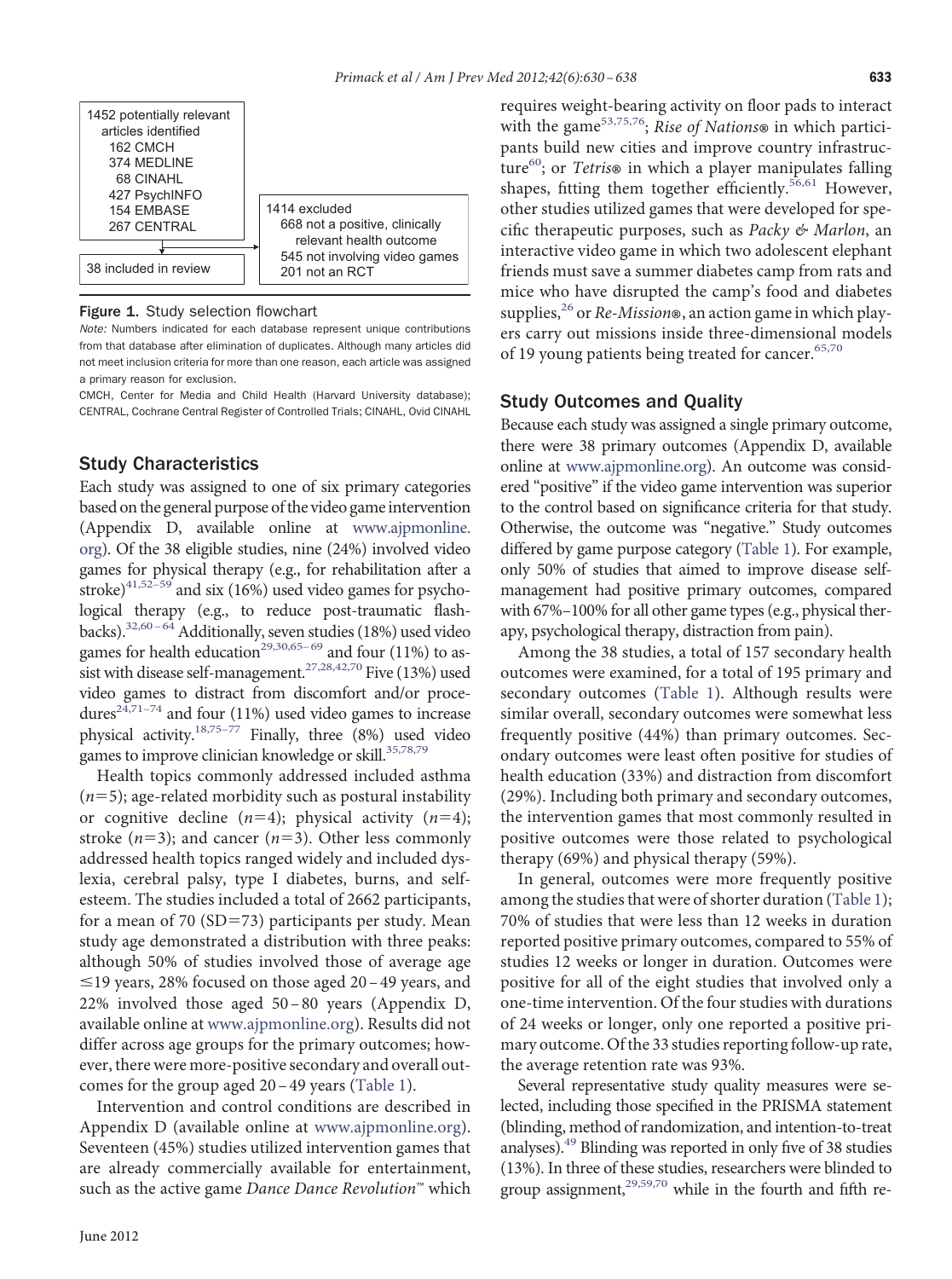<span id="page-4-0"></span>

|  | Table 1. Outcomes of video game trials presented by health goal and outcome type, $n$ (%) |  |  |  |  |
|--|-------------------------------------------------------------------------------------------|--|--|--|--|
|--|-------------------------------------------------------------------------------------------|--|--|--|--|

|                             |                      |                       |        | Primary<br>$n = 38$ |         | Secondary<br>$n = 157$ |         | All<br>$n = 195$ |  |
|-----------------------------|----------------------|-----------------------|--------|---------------------|---------|------------------------|---------|------------------|--|
|                             | Studies <sup>a</sup> | Outcomes <sup>a</sup> |        | $^{+}$              |         | $^{+}$                 |         | $^{+}$           |  |
| Category                    |                      |                       |        |                     |         |                        |         |                  |  |
| Physical therapy            | 9(24)                | 32(16)                | 3(33)  | 6(67)               | 10(43)  | 13(57)                 | 13(41)  | 19 (59)          |  |
| Psychological therapy       | 6(16)                | 26(13)                | 1(17)  | 5(83)               | 7(35)   | 13(65)                 | 8(31)   | 18 (69)          |  |
| Health education            | 7(18)                | 31(16)                | 2(29)  | 5(71)               | 16 (67) | 8(33)                  | 18 (58) | 13(42)           |  |
| Disease self-management     | 4(11)                | 35(18)                | 2(50)  | 2(50)               | 20(65)  | 11(35)                 | 22(63)  | 13(37)           |  |
| Distraction from discomfort | 5(13)                | 26(13)                | O(0)   | 5(100)              | 15(71)  | 6(29)                  | 15(58)  | 11(42)           |  |
| Physical activity           | 4(11)                | 32(16)                | 1(25)  | 3(75)               | 15(54)  | 13(46)                 | 16(50)  | 16(50)           |  |
| Clinician skills            | 3(8)                 | 13(7)                 | 2(33)  | 1(67)               | 5(50)   | 5(50)                  | 7(54)   | 6(46)            |  |
| Age (years) <sup>b</sup>    |                      |                       |        |                     |         |                        |         |                  |  |
| $1 - 19$                    | 19 (53)              | 99 (52)               | 6(32)  | 13(68)              | 52(65)  | 28(35)                 | 58 (59) | 41 (41)          |  |
| $20 - 49$                   | 9(25)                | 47 (25)               | 3(33)  | 6(67)               | 13(34)  | 25(66)                 | 16(34)  | 31(66)           |  |
| $50 - 80$                   | 8(22)                | 43(23)                | 2(25)  | 6(75)               | 21(60)  | 14(40)                 | 23(53)  | 20(47)           |  |
| All                         | 38 (100)             | 195 (100)             | 11(29) | 27(71)              | 88 (56) | 69 (44)                | 99(51)  | 96(49)           |  |

<sup>a</sup>Because of rounding, total percentages do not equal 100.

<sup>b</sup>For two studies, age range was not reported.

searchers were blinded to outcome assessment.<sup>65,76</sup> Method of randomization was explicitly described in only eight of the 38 studies (21%), with only four of 38 (11%) specifying allocation concealment using opaque envelopes. Finally, only four of 29 studies (14%) specifıed the use of intentionto-treat analyses (for nine of the 38 studies, intention-totreat analyses were not necessary because there were no participants lost to follow-up).

Study duration and intensity of intervention varied widely and are reported in Appendix E (available online at [www.ajpmonline.org\)](http://www.ajpmonline.org). Mean study duration was 9 weeks (SD=11); the longest study duration was 1 year. Mean weekly intervention frequency was  $2.6$  (SD=1.9).

# Discussion

The present study synthesizes the results of 38 RCTs, each of which tested the ability of a video game intervention to promote health and/or ameliorate disease. It fınds that video games have been evaluated for a wide variety of health-related purposes among participants of all ages, most commonly for their ability to train patients and clinicians physically or psychologically. However, they also have been studied with respect to health education, disease self-management, distraction from pain, and promotion of increased physical activity. Of these areas, studies of video games involving physical or psychological therapy most frequently were successful at achieving

their purpose, whereas those that aimed to improve disease management were least successful. Finally, studies conducted to date in this area generally have been of low quality with relatively brief follow-up periods.

These fındings are consistent with prior scholarly works related to positive uses of video games,  $17,37,38$ having described some of the same studies. However, the current study was unique from these other reviews in three ways. First, it cast a wide net with regard to topic, aiming to discover the various health-related purposes to which video games have been applied, instead of focusing on particular health topics. Second, it was more selective in terms of quality, accepting only studies that met the rigorous criteria of an RCT. Finally, this systematic review is unique in its rigor, having adhered closely to current guidelines related to search criteria, study selection, data extraction, and data synthesis.<sup>[49](#page-7-8)</sup>

It is an important fınding that there are potential health-related benefıts from using video games to address a variety of health conditions and sociodemographic groups. Video gaming represents a multibillion-dollar industry in the U.S., and entertainment-related use is increasing among participants of all ages. $4$  Thus far, the entertainment and educational power of this medium for pro-social purposes has centered on younger participants, focusing on education, disease management for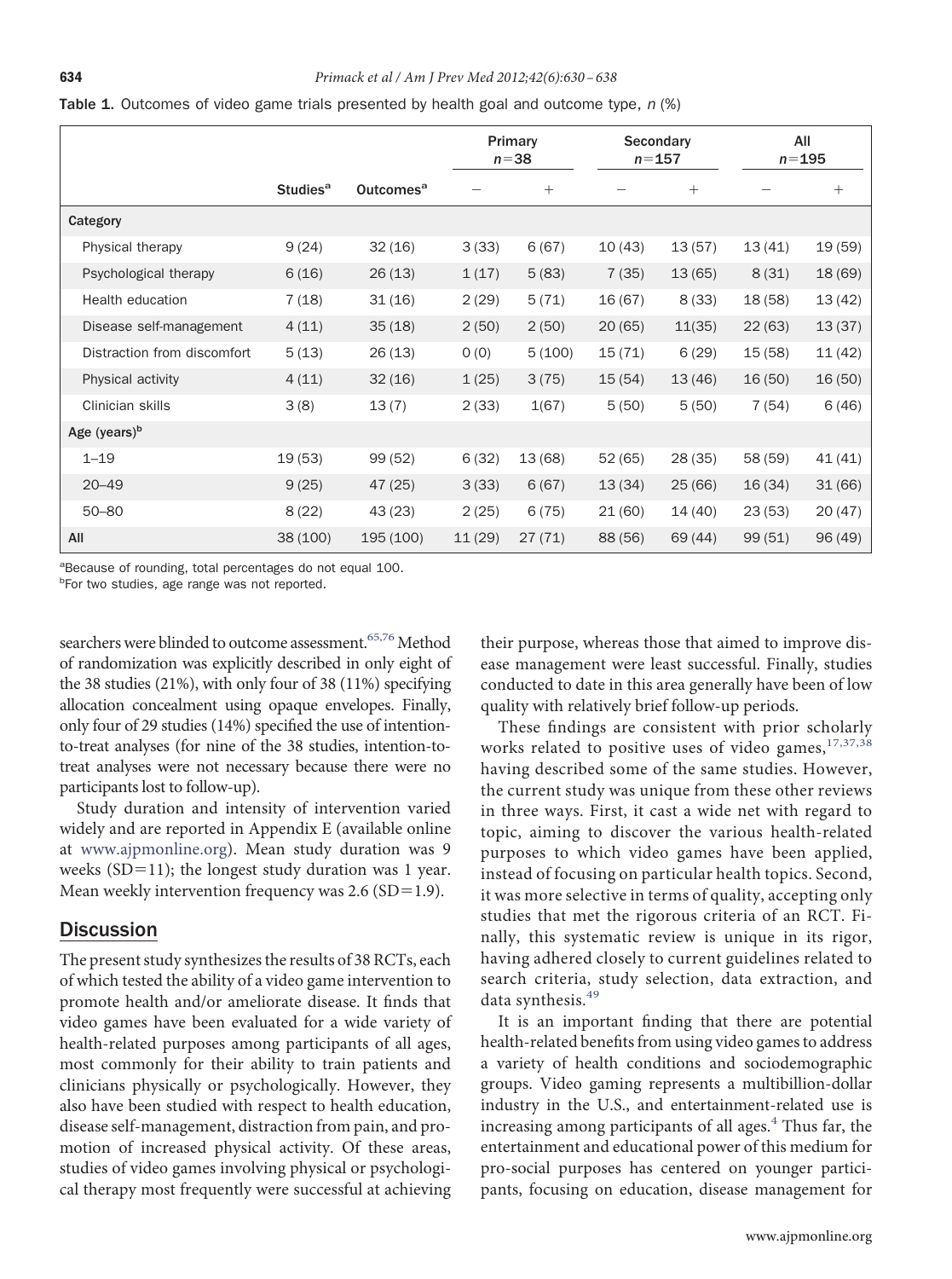youth with particular common conditions (e.g., asthma, juvenile diabetes), and promotion of physical activity.

Interestingly, many studies included in this review also targeted individuals aged 50 – 80 years, often focusing on reduction of age-related changes such as postural instability or cognitive decline. However, the greatest opportunity with respect to age group for further studies of video games to improve health may be for individuals aged 30 –50 years. Although individuals in this age group, like others, wrestle with multiple concerns related to health promotion and disease prevention (e.g., diet, exercise, mental health, and substance use), no studies in this review were designed for individuals of these ages.

Although many people associate video gaming with the male gender,  $40\%$  of players are now female.<sup>4</sup> All studies included in this review included both men/boys and women/girls, and most studies included about half women/girls. It may be valuable for future RCTs of video games to evaluate whether gender is associated with the effıcacy of various video games to improve health outcomes.

In this qualitative analysis of 195 reported primary and secondary outcomes in all 38 studies included in this systematic review, positive results were reported most frequently by studies using video games for physical therapy, psychological therapy, or physical activity. Video games particularly may be suited to these applications because they can make potentially monotonous, repetitive tasks more compelling. Thus, as evidence accumulates, it may be valuable to assess the extent to which adherence mediates any association found between video game use and training-related outcomes; and whether adherence to these video games persists over time.

Simultaneously, it will be important to assess the tradeoffs inherent in the use of video games instead of other modalities. For example, estimated calorie expenditure per hour when using a simulator for skiing is likely to be substantially lower than calorie expenditure during actual skiing. Thus, it will be important to assess carefully the balance of benefıts and drawbacks of video games compared to other modalities.

Compared with secondary outcomes, primary outcomes somewhat more commonly were found to be positive. This may be because authors select primary outcomes they feel are likely to be achieved, whereas secondary outcomes may be more exploratory in nature. Although outcomes were positive for each of the eight studies that involved only a one-time intervention and only one of the four longer studies, the shorter studies were generally of lower quality and less ambitious. Therefore, it should not be concluded that it is preferable to have shorter duration of intervention, and future studies should compare interventions of various lengths.

The results suggest not only that few RCTs have been conducted in this area but also that the RCTs conducted have been of relatively low quality. Almost all of the studies with higher-quality design features reported positive results; this provides reassurance that the current fındings of potential health benefıts of video games are not simply a consequence of low-quality studies. However, higher-quality studies remain relatively uncommon in this area.

Some measures of quality may be more diffıcult to achieve when studying a video game as opposed to other types of interventions. For example, only 11% of eligible studies blinded researchers, because researchers were often heavily involved in helping operate and/or facilitate the video games (e.g., when stroke or fracture victims were assisted with rehabilitation).<sup>[52,54,58](#page-7-16)</sup> This also may reflect challenges to obtaining funding for most costly studies in this area. Despite challenges such as these, other quality measures should be achieved easily; for example, all research teams should be able to adhere closely to CONSORT guidelines related to appropriate random-ization procedures and concealment of allocation.<sup>[80](#page-8-0)</sup>

# Limitations

The present study included only RCTs. It is possible that other video game interventions are highly successful but only have been reported using observational trials. However, this important inclusion criterion was maintained to evaluate a higher level of evidence for the usefulness of video games to improve health outcomes than prior reviews on this topic. Another limitation of this systematic review was that some of the study selection criteria used are inherently subjective, such as the defınition of what constitutes a "game." Despite this inherent limitation, bias was minimized by carefully defıning the current selection criteria with specifıc protocols and examples, and by comparing the assessment of each study completed by two researchers working independently using established measures of inter-rater reliability.

Another limitation is that coders relied on authors' selection of appropriate measures to operationalize their outcomes. It may be valuable for future assessments to more rigorously examine reliability and validity of these measures. Additionally, because each of the included studies was relatively small, the total number of study participants assessed in all 38 studies was only 2662. Finally, it was not possible to employ formal techniques of meta-analysis because of the wide diversity in study interventions and outcome measures.

# Conclusion

Despite these limitations, this comprehensive systematic review demonstrates that video games may have potential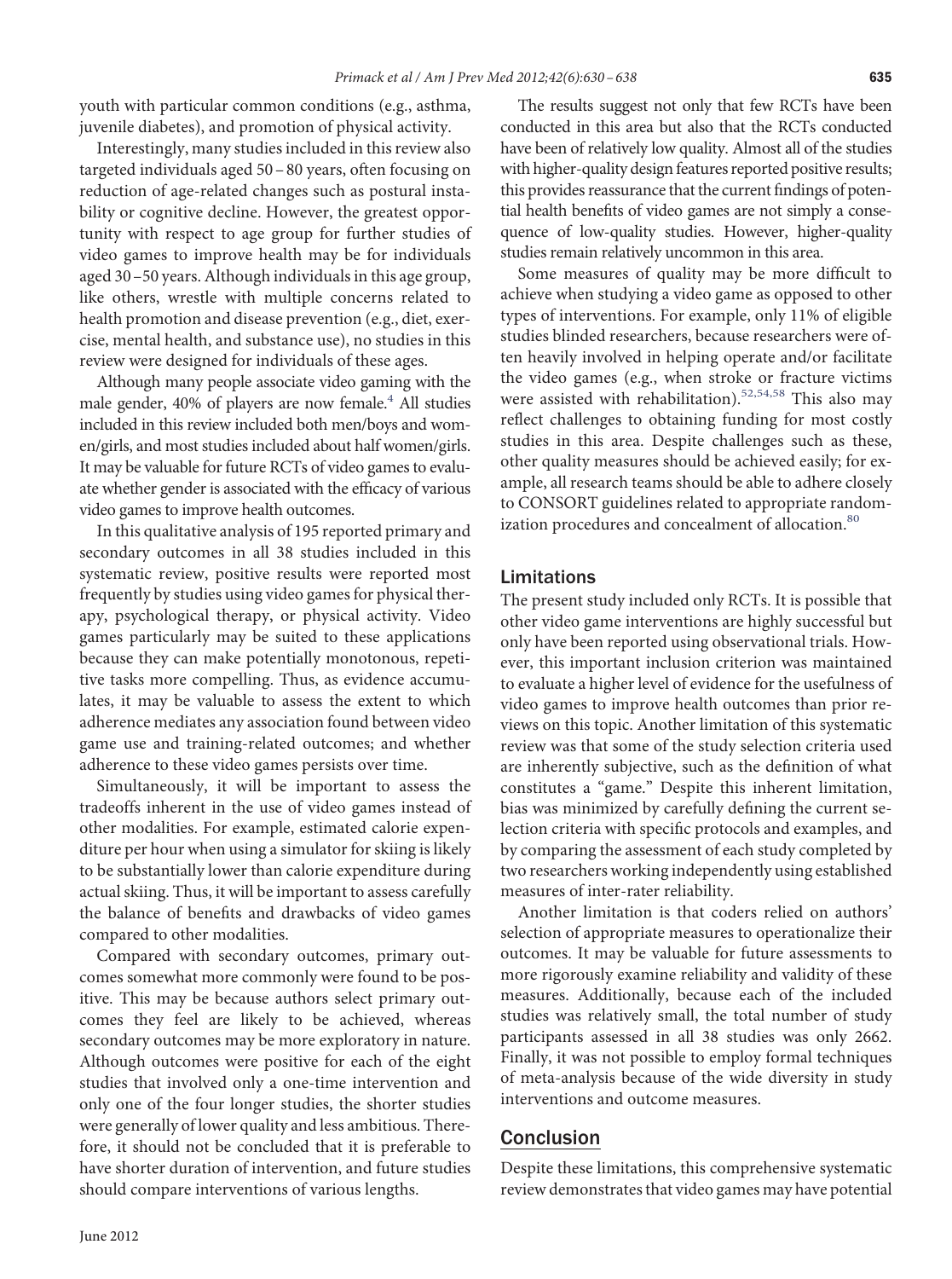for improving health in a wide variety of areas, for a variety of sociodemographic groups. This is a valuable fınding, particularly given the growing popularity and ubiquity of video games worldwide. To most effectively assess the potential benefıts of video games for health, it will be important for further research to utilize (1) RCT methodology when appropriate; (2) longer follow-up duration; (3) improved measures of quality, such as randomization and blinding; and (4) standardized measurement tools and careful attention to the quality of outcome measures.

During this work, BAP was supported in part by awards from the National Cancer Institute (K07-CA114315 and R01- CA140150); a Physician Faculty Scholar Award from the Robert Wood Johnson Foundation; and a grant from the Maurice Falk Foundation. SN is supported by grant KL2 RR024154-02 from the National Center for Research Resources, a component of the NIH, and NIH Roadmap for Medical Research. The authors thank James Bost, PhD, for his assistance with study design. The authors thank Isabel Lopes, MSLIS, and Ariel Shensa, MA, for their assistance with abstraction and translation of an article in Spanish. The authors thank Ian L. Kane for assistance with literature searches and data management. BAP had full access to all the data in the study and takes responsibility for the integrity of the data and the accuracy of the data analysis.

No fınancial disclosures were reported by the authors of this paper.

# <span id="page-6-0"></span>References

- <span id="page-6-1"></span>1. Riley DM. 2009 U.S. Video game industry and PC game software retail sales reach \$20.2 billion. Port Washington NY: NPD Group, 2010.
- 2. World Bank. World development indicators database: gross domestic product 2009 [\(siteresources.worldbank.org/DATASTATISTICS/](http://siteresources.worldbank.org/DATASTATISTICS/Resources/GDP.pdf) [Resources/GDP.pdf\).](http://siteresources.worldbank.org/DATASTATISTICS/Resources/GDP.pdf) Washington DC: World Bank, 2010.
- <span id="page-6-3"></span><span id="page-6-2"></span>3. Robinson A. Black Ops annihilates record Harry Potter weekend. Computer and Video Games 2010, Nov 22.
- <span id="page-6-4"></span>4. Entertainment Software Association. Game Player Data. [www.](http://www.theesa.com/facts/gameplayer.asp) [theesa.com/facts/gameplayer.asp.](http://www.theesa.com/facts/gameplayer.asp)
- 5. Haninger K, Thompson KM. Content and ratings of teen-rated video games. JAMA 2004;291:856 – 65.
- <span id="page-6-5"></span>6. Thompson KM, Haninger K. Violence in E-rated video games. JAMA 2001;286:591– 8.
- 7. Anderson CA, Bushman BJ. Effects of violent video games on aggressive behavior, aggressive cognition, aggressive affect, physiological arousal, and prosocial behavior: a meta-analytic review of the scientifıc literature. Psychol Sci 2001;12:353–9.
- <span id="page-6-6"></span>8. Polman H, de Castro BO, van Aken MA. Experimental study of the differential effects of playing versus watching violent video games on children's aggressive behavior. Aggress Behav 2008;34:256 – 64.
- <span id="page-6-8"></span><span id="page-6-7"></span>9. Lanningham-Foster L, Jensen TB, Foster RC, et al. Energy expenditure of sedentary screen time compared with active screen time for children. Pediatrics 2006;118:e1831– e1835.
- 10. Beullens K, Roe K, Van den Bulck J. Video games and adolescents' intentions to take risks in traffıc. J Adolesc Health 2008;43:87–90.
- <span id="page-6-9"></span>11. Gentile DA, Lynch PJ, Linder JR, Walsh DA. The effects of violent video game habits on adolescent hostility, aggressive behaviors, and school performance. J Adolesc 2004;27:5–22.
- <span id="page-6-10"></span>12. Griffıths MD, Hunt N. Dependence on computer games by adolescents. Psychol Rep 1998;82:475– 80.
- <span id="page-6-11"></span>13. Borusiak P, Bouikidis A, Liersch R, Russell JB. Cardiovascular effects in adolescents while they are playing video games: a potential health risk factor? Psychophysiology 2008;45:327–32.
- <span id="page-6-12"></span>14. Kasteleijn-Nolst Trenite DG, Martins da Silva A, Ricci S, et al. Video games are exciting: a European study of video game-induced seizures and epilepsy. Epileptic Disord 2002;4:121– 8.
- <span id="page-6-13"></span>15. Stoffregen TA, Faugloire E, Yoshida K, Flanagan MB, Merhi O. Motion sickness and postural sway in console video games. Hum Factors 2008;50:322–31.
- <span id="page-6-14"></span>16. Zapata AL, Moraes AJ, Leone C, Doria-Filho U, Silva CA. Pain and musculoskeletal pain syndromes related to computer and video game use in adolescents. Eur J Pediatr 2006;165:408 –14.
- <span id="page-6-29"></span><span id="page-6-15"></span>17. Brown D. Playing to win: video games and the fıght against obesity. J Am Diet Assoc 2006;106:188 –9.
- 18. Warburton DE, Bredin SS, Horita LT, et al. The health benefıts of interactive video game exercise. Appl Physiol Nutr Metab 2007;32: 655– 63.
- <span id="page-6-18"></span><span id="page-6-16"></span>19. Griffıths M. Video games and health. Br Med J 2005;331:122–3.
- 20. Schiesel S. P.E.classes turn to video game that works legs. New York Times 2007, Apr 30.
- 21. Graves L, Stratton G, Ridgers ND, Cable NT. Comparison of energy expenditure in adolescents when playing new generation and sedentary computer games: cross sectional study. Br Med J 2007;335:1282– 4.
- <span id="page-6-17"></span>22. Lenzer J. U.S. heart association endorses active video games. Br Med J 2010;340:c2802.
- 23. Das DA, Grimmer KA, Sparnon AL, McRae SE, Thomas BH. The effıcacy of playing a virtual reality game in modulating pain for children with acute burn injuries: a randomized controlled trial [ISRCTN87413556]. BMC Pediatr 2005;5:1.
- <span id="page-6-28"></span>24. Gold JI, Kim SH, Kant AJ, Joseph MH, Rizzo AS. Effectiveness of virtual reality for pediatric pain distraction during I.V. placement. Cyberpsychol Behav 2006;9:207–12.
- <span id="page-6-19"></span>25. Coles CD, Strickland DC, Padgett L, Bellmoff L. Games that "work": using computer games to teach alcohol-affected children about fıre and street safety. Res Dev Disabil 2007;28:518 –30.
- <span id="page-6-20"></span>26. Brown SJ, Lieberman DA, Gemeny BA, Fan YC, Wilson DM, Pasta DJ. Educational video game for juvenile diabetes: results of a controlled trial. Med Inform 1997;22:77– 89.
- <span id="page-6-27"></span>27. Kumar VS, Wentzell KJ, Mikkelsen T, Pentland A, Laffel LM. The DAILY (Daily Automated Intensive Log for Youth) trial: a wireless, portable system to improve adherence and glycemic control in youth with diabetes. Diabetes Technol Ther 2004;6:445–53.
- <span id="page-6-21"></span>28. Bartholomew L, Gold R, Parcel G, et al. Watch, discover, think, and act: evaluation of computer-assisted instruction to improve asthma selfmanagement in inner-city children. Patient Educ Couns 2000;39:  $269 - 80.$
- <span id="page-6-26"></span>29. Rubin DH, Leventhal JM, Sadock RT. Educational intervention by computer in childhood asthma: a randomized clinical trial testing the use of a new teaching intervention in childhood asthma. Pediatrics 1986;77:1–10.
- <span id="page-6-22"></span>30. Yawn BP, Algatt-Bergstrom PJ, Yawn RA, et al. An in-school CD-ROM asthma education program. J Sch Health 2000;70:153–9.
- <span id="page-6-23"></span>31. Wilkinson N, Ang RP, Goh DH. Online video game therapy for mental health concerns: a review. Int J Soc Psychiatry 2008;54:370 – 82.
- <span id="page-6-24"></span>32. Baccus JR, Baldwin MW, Packer DJ. Increasing implicit self-esteem through classical conditioning. Psychol Sci 2004;15:498 –502.
- <span id="page-6-25"></span>33. Marks N. Games without frontiers. Br Med J 2006;333:863.1.
- 34. Vilozni D, Barker M, Jellouschek H, Heimann G, Blau H. An interactive computer-animated system (SpiroGame) facilitates spirometry in preschool children. Am J Respir Crit Care Med 2001;164:2200 –5.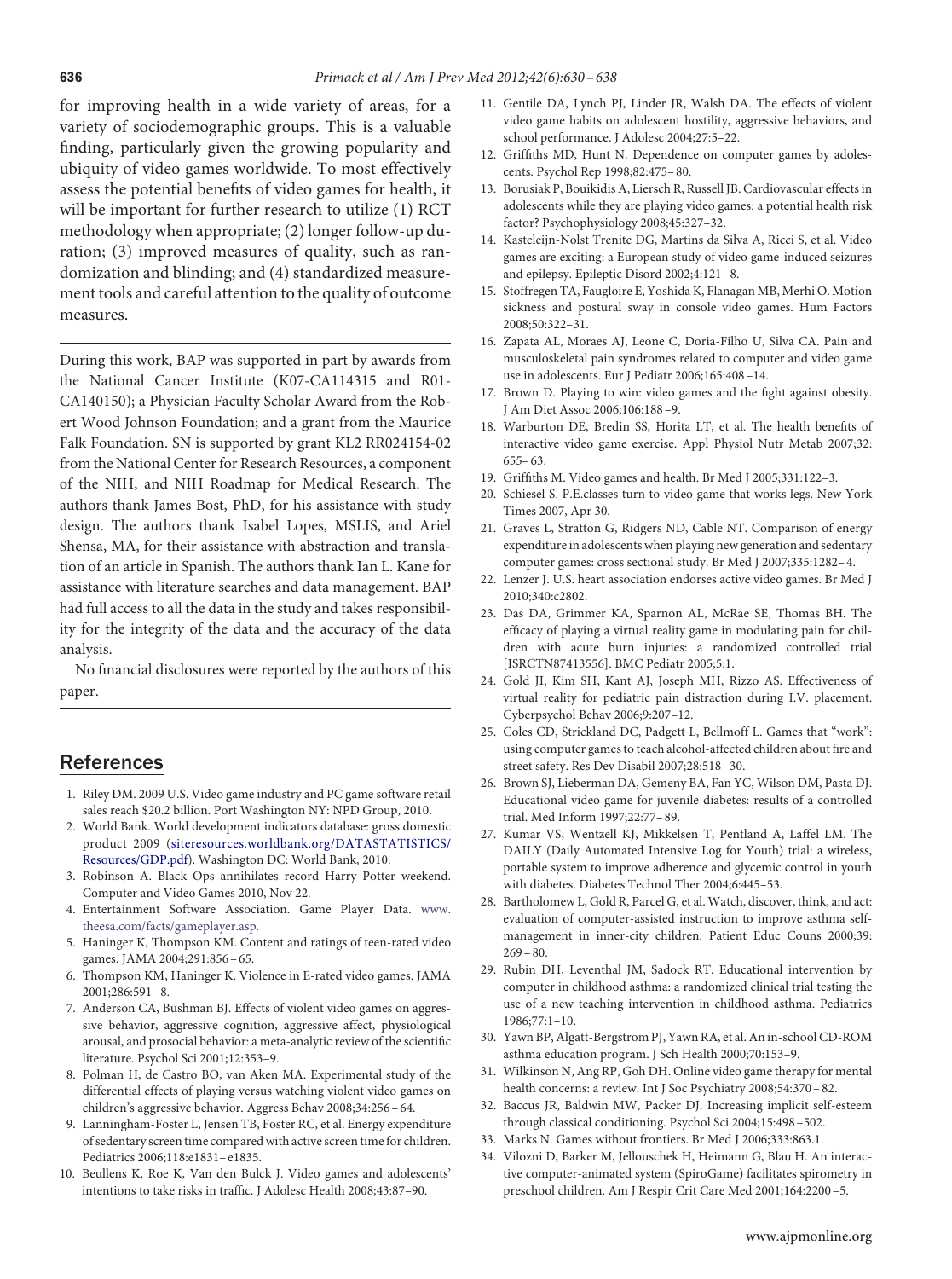- <span id="page-7-0"></span>35. Rosenberg BH, Landsittel D, Averch TD. Can video games be used to predict or improve laparoscopic skills? J Endourol 2005;19:372– 6.
- 36. Rosser JC Jr, Lynch PJ, Cuddihy L, Gentile DA, Klonsky J, Merrell R. The impact of video games on training surgeons in the 21st century. Arch Surg 2007;142:181– 6; discusssion 186.
- <span id="page-7-1"></span>37. Baranowski T, Buday R, Thompson DI, Baranowski J. Playing for real: video games and stories for health-related behavior change. Am J Prev Med 2008;34:74 – 82.
- <span id="page-7-2"></span>38. Ferguson CJ. The good, the bad and the ugly: a meta-analytic review of positive and negative effects of violent video games. Psychiatr Q 2007;78:309 –16.
- <span id="page-7-3"></span>39. Cohen W, Hodson A, O'Hare A, et al. Effects of computer-based intervention through acoustically modifıed speech (Fast ForWord) in severe mixed receptive-expressive language impairment: outcomes from a randomized controlled trial. J Speech Lang Hear Res 2005;48:715–29.
- 40. Beale IL, Kato PM, Marin-Bowling VM, Guthrie N, Cole SW. Improvement in cancer-related knowledge following use of a psychoeducational video game for adolescents and young adults with cancer. J Adolesc Health 2007;41:263–70.
- <span id="page-7-11"></span>41. Lin DH, Lin YF, Chai HM, Han YC, Jan M. Comparison of proprioceptive functions between computerized proprioception facilitation exercise and closed kinetic chain exercise in patients with knee osteoarthritis. Clin Rheumatol 2007;26:520 – 8.
- 42. Shames RS, Sharek P, Mayer M, et al. Effectiveness of a multicomponent self-management program in at-risk, school-aged children with asthma. Ann Allergy Asthma Immunol 2004;92:611– 8.
- <span id="page-7-4"></span>43. Janson SL, Fahy JV, Covington JK, Paul SM, Gold WM, Boushey HA. Effects of individual self-management education on clinical, biological, and adherence outcomes in asthma. Am J Med 2003;115:620 – 6.
- <span id="page-7-5"></span>44. McKinstry B, Walker J, PorterM, et al. The impact of general practitioner morale on patient satisfaction with care: a cross-sectional study. BMC Fam Pract 2007;8 –57.
- <span id="page-7-6"></span>45. Bhoopathi PS, Sheoran R, Adams CE. Educational games for mental health professionals: a Cochrane review. Int J Psychiatr Nurs Res 2007;12:1497–502.
- 46. Hansen MM. Versatile, immersive, creative and dynamic virtual 3-D healthcare learning environments: a review of the literature. J Med Internet Res 2008;10:e26.
- <span id="page-7-7"></span>47. Eady AM, Wilczynski NL, Haynes RB. PsycINFO search strategies identifıed methodologically sound therapy studies and review articles for use by clinicians and researchers. J Clin Epidemiol 2008;61:34 – 40.
- 48. Walker-Dilks C, Wilczynski NL, Haynes RB. Cumulative Index to Nursing and Allied Health Literature search strategies for identifying methodologically sound causation and prognosis studies. Appl Nurs Res 2008;21:98 –103.
- <span id="page-7-8"></span>49. Moher D, Liberati A, Tetzlaff J, Altman D; PRISMA Group. Preferred Reporting Items for Systematic reviews and Meta-Analyses: the PRISMA statement. PLoS Med 2009;6:e1000097.
- <span id="page-7-10"></span><span id="page-7-9"></span>50. Egger M, Smith GD, Schneider M, Minder C. Bias in meta-analysis detected by a simple, graphical test. Br Med J 1997;315:629 – 4.
- <span id="page-7-16"></span>51. Landis JR, Koch GG. The measurement of observer agreement for categorical data. Biometrics 1977;33:159 –74.
- 52. Broeren J, Claesson L, Goude D, Rydmark M. The possibilities of VR and computer games in an activity center for community dwelling persons with stroke. Int J Stroke 2008;3:354.
- <span id="page-7-12"></span>53. Brumels KA, Blasius T, Cortright T, Oumedian D, Solberg B. Comparison of effıcacy between traditional and video game based balance programs. Clin Kinesiol 2008;62:26 –31.
- 54. Cameirao MS, Badia SB, Oller ED, Verschure PF. Stroke rehabilitation using the Rehabilitation Gaming System (RGS): initial results of a clinical study. Ann Rev CyberTher Telemed 2008;6:146 –51.
- 55. Fitzgerald D, Trakarnratanakul N, Smyth B, Caulfıeld B. Effects of a wobble board-based therapeutic exergaming system for balance training on dynamic postural stability and intrinsic motivation levels. J Orthop Sports Phys Ther 2010;40:11–9.
- <span id="page-7-14"></span>56. Goldstein J, Cajko L, Oosterbroek M, Michielsen M, van Houten O, Salverda F. Video games and the elderly: effects on reaction time, cognitive functioning and well-being. Gedrag & Gezondheid: Tijdschrift voor Psychologie en Gezondheid 1997;25:296 –302.
- 57. Jannink MJ, van der Wilden GJ, Navis DW, Visser G, Gussinklo J, Ijzerman M. A low-cost video game applied for training of upper extremity function in children with cerebral palsy: a pilot study. Cyberpsychol Behav 2008;11:27–32.
- 58. Jarus T, Shavit S, Ratzon N. From hand twister to mind twister: computer-aided treatment in traumatic wrist fracture. Am J Occup Ther 2000;54:176 – 82.
- 59. Yavuzer G, Senel A, Atay MB, Stam HJ. "Playstation eyetoy games" improve upper extremity-related motor functioning in subacute stroke: a randomized controlled clinical trial. Eur J Phys Rehabil Med 2008;44:237– 44.
- <span id="page-7-13"></span>60. Basak C, Boot WR, Voss MW, Kramer AF. Can training in a real-time strategy video game attenuate cognitive decline in older adults? Psychol Aging 2008;23:765–77.
- 61. Holmes EA, James EL, Coode Bate T, Deeprose C. Can playing the computer game "Tetris" reduce the build-up of flashbacks for trauma? A proposal from cognitive science. PLoS One [Electronic Resource] 2009;4:e4153.
- 62. Jimenez JE, Rojas E. Effects of tradislexia videogame on phonological awareness and word recognition in dyslexic children. Psicothema 2008;20:347–53.
- 63. Rezaiyan A, Mohammadi E, Fallah PA. Effect of computer game intervention on the attention capacity of mentally retarded children. Int J Nurs Pract 2007;13:284 – 8.
- 64. Russoniello CV, O'Brien K, Parks JM. The effectiveness of casual video games in improving mood and decreasing stress. J CyberTher Rehabil 2009;2:53– 66.
- <span id="page-7-15"></span>65. Beale IL, Kato PM, Marin Bowling VM, Guthrie N, Cole SW. Improvement in cancer-related knowledge following use of a psychoeducational video game for adolescents and young adults with cancer. J Adolesc Health 2007;41:263–70.
- 66. Pempek TA, Calvert SL. Tipping the balance: use of advergames to promote consumption of nutritious foods and beverages by lowincome African American children. Arch Pediatr Adolesc Med 2009;163:633–7.
- 67. Peng W. Design and evaluation of a computer game to promote a healthy diet for young adults. Health Commun 2009;24:115–27.
- 68. Brown SJ, Lieberman DA, Germeny BA, Fan YC,Wilson DM, Pasta DJ. Educational video game for juvenile diabetes: results of a controlled trial. Med Inform 1997;22:77– 89.
- 69. Huss K, Winkelstein M, Nanda J, Naumann PL, Sloand ED, Huss RW. Computer game for inner-city children does not improve asthma outcomes. J Pediatr Health Care 2003;17:72– 8.
- 70. Kato PM, Cole SW, Bradlyn AS, Pollock BH. A video game improves behavioral outcomes in adolescents and young adults with cancer: a randomized trial. Pediatrics 2008;122:e305– e317.
- 71. Miller K, Rodger S, Bucolo S, Wang XQ, Kimble RM. Multimodal distraction to relieve pain in children undergoing acute medical procedures. Chin J Burns 2009;25:352– 6.
- 72. Patel A, Schieble T, Davidson M, et al. Distraction with a hand-held video game reduces pediatric preoperative anxiety. Paediatr Anaesth 2006;16:1019 –27.
- 73. Seyrek SK, Corah NL, Pace LF. Comparison of three distraction techniques in reducing stress in dental patients. J Am Dent Assoc 1984;108:327–9.
- 74. Vasterling J, Jenkins RA, Tope DM, Burish TG. Cognitive distraction and relaxation training for the control of side effects due to cancer chemotherapy. J Behav Med 1993;16:65– 80.
- 75. Maloney AE, Bethea T, Kelsey KS, et al. A pilot of a video game (DDR) to promote physical activity and decrease sedentary screen time. Obesity 2008;16:2074 – 80.